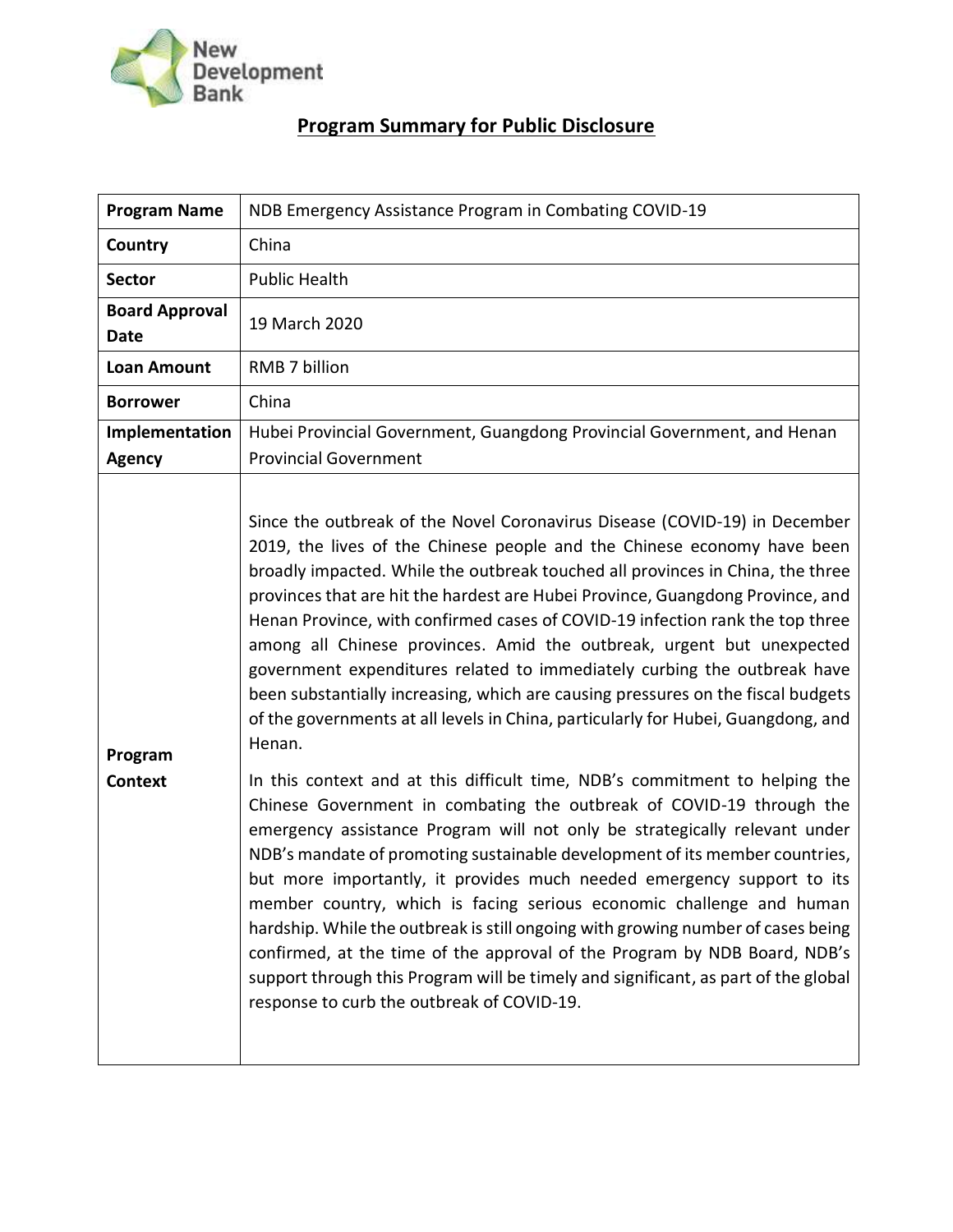

| Program<br>Objective          | The Program is NDB's first emergency assistance program in response to an<br>outbreak in its member countries. The preparation and processing time from<br>the request to NDB by the Chinese Government to the approval of the Program<br>by NDB's Board is about a month, which is a new record for NDB's loan<br>preparation and processing time with efficiency and quality, in efforts to ensure<br>the timeliness of the Program and to accommodate the urgency of the outbreak.<br>The Program is designed with features of innovations in loan structuring, real-<br>time outbreak situation and development dialogues with relevant governments<br>at all levels, prioritization of most critical issues amid the outbreak, and<br>expeditious response to the identified emergency needs, which are in line with<br>NDB's strong commitment to supporting sustainable development of its<br>member countries. |  |  |
|-------------------------------|------------------------------------------------------------------------------------------------------------------------------------------------------------------------------------------------------------------------------------------------------------------------------------------------------------------------------------------------------------------------------------------------------------------------------------------------------------------------------------------------------------------------------------------------------------------------------------------------------------------------------------------------------------------------------------------------------------------------------------------------------------------------------------------------------------------------------------------------------------------------------------------------------------------------|--|--|
|                               | The objective of the Program is to provide an emergency assistance to China in<br>combating the outbreak of COVID-19, through fiscal support to key<br>stakeholders, at the national level, the provincial levels of the three provinces,<br>and the municipal levels within the provinces. The Program will contribute to<br>China's ongoing efforts to minimize the health and economic consequences of<br>the outbreak, and lay a solid foundation for a more resilient health system and<br>quicker economic recovery in near future.                                                                                                                                                                                                                                                                                                                                                                              |  |  |
| Program<br><b>Description</b> | The Program will finance the public health expenditures on curbing the outbreak<br>with the objective to help the three local governments to finance the most<br>urgent needs for fighting the spread of virus, to reduce the financing gaps, and<br>to free up fiscal resources amid the outbreak so that the adverse impacts from<br>the outbreak on the local economies can be minimized.                                                                                                                                                                                                                                                                                                                                                                                                                                                                                                                           |  |  |
|                               | The scope of financing of the Program includes outbreak-related public health<br>expenditures, including already incurred public health expenditures since the<br>outbreak till date, and the expected public health expenditures for onward<br>transmission containment, up to the end of 2020.                                                                                                                                                                                                                                                                                                                                                                                                                                                                                                                                                                                                                       |  |  |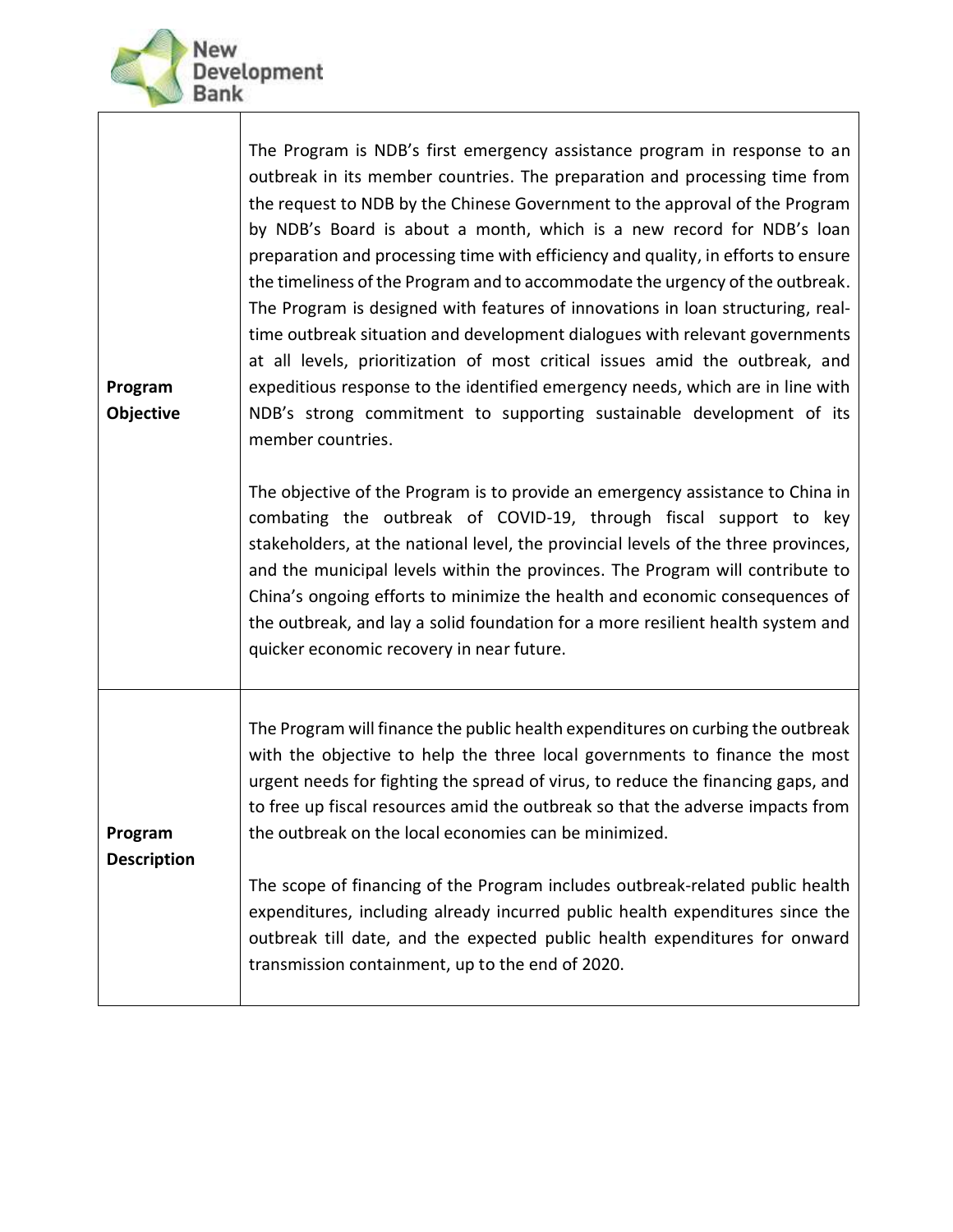

 $\mathbf{I}$ 

Τ

| <b>Expected</b><br><b>Benefits</b>           | The positive impacts of the Program include: (i) reduced loss of human lives; (ii)<br>improved resilience of the public health sector and health emergency response<br>system; (iii) containment of onward transmission of COVID-19; (iv) mitigated<br>government financial gaps, due to the unexpected expenditures caused by the<br>outbreak; (v) mitigation of adverse social and economic impacts from the<br>outbreak; and (vi) recovery of social and economic activities for sustainable<br>development.<br>An outbreak like this respects no borders and all countries have a stake in<br>controlling it. NDB's emergency support to help curb the outbreak will<br>contribute to the global community. The beneficiaries of the Program will not<br>only be in China, but also all countries in the world, including NDB's member |                               |  |  |  |  |
|----------------------------------------------|--------------------------------------------------------------------------------------------------------------------------------------------------------------------------------------------------------------------------------------------------------------------------------------------------------------------------------------------------------------------------------------------------------------------------------------------------------------------------------------------------------------------------------------------------------------------------------------------------------------------------------------------------------------------------------------------------------------------------------------------------------------------------------------------------------------------------------------------|-------------------------------|--|--|--|--|
|                                              | countries.                                                                                                                                                                                                                                                                                                                                                                                                                                                                                                                                                                                                                                                                                                                                                                                                                                 |                               |  |  |  |  |
| Environmental<br>and Social<br><b>Aspect</b> | The Program is Category "B" in line with NDB's Environmental and Social<br>Framework (ESF) and China's environmental impact assessment regulations.<br>Potential negative environmental and social impacts from the Program are<br>minimal and limited to the safety of medical waste management, which will be<br>handled using standard medical hazmat management practices and be<br>mitigated by adherence to requirements of E&S country system.                                                                                                                                                                                                                                                                                                                                                                                      |                               |  |  |  |  |
| <b>Financing</b><br><b>Aspect</b>            | The Program will finance the three Chinese provinces that are hit the hardest by<br>the outbreak of COVID-19. The total Loan amount is RMB 7 billion. Disbursement<br>will be one tranche of the total loan amount. The proposed allocation of the<br>Loan to the three provinces is given below.                                                                                                                                                                                                                                                                                                                                                                                                                                                                                                                                          |                               |  |  |  |  |
|                                              | <b>Province</b>                                                                                                                                                                                                                                                                                                                                                                                                                                                                                                                                                                                                                                                                                                                                                                                                                            | <b>NDB Loan (RMB Billion)</b> |  |  |  |  |
|                                              | Hubei                                                                                                                                                                                                                                                                                                                                                                                                                                                                                                                                                                                                                                                                                                                                                                                                                                      | 3.5                           |  |  |  |  |
|                                              | Guangdong                                                                                                                                                                                                                                                                                                                                                                                                                                                                                                                                                                                                                                                                                                                                                                                                                                  | 2.1                           |  |  |  |  |
|                                              | Henan                                                                                                                                                                                                                                                                                                                                                                                                                                                                                                                                                                                                                                                                                                                                                                                                                                      | 1.4                           |  |  |  |  |
|                                              | <b>Total NDB Loan</b>                                                                                                                                                                                                                                                                                                                                                                                                                                                                                                                                                                                                                                                                                                                                                                                                                      | 7.0                           |  |  |  |  |